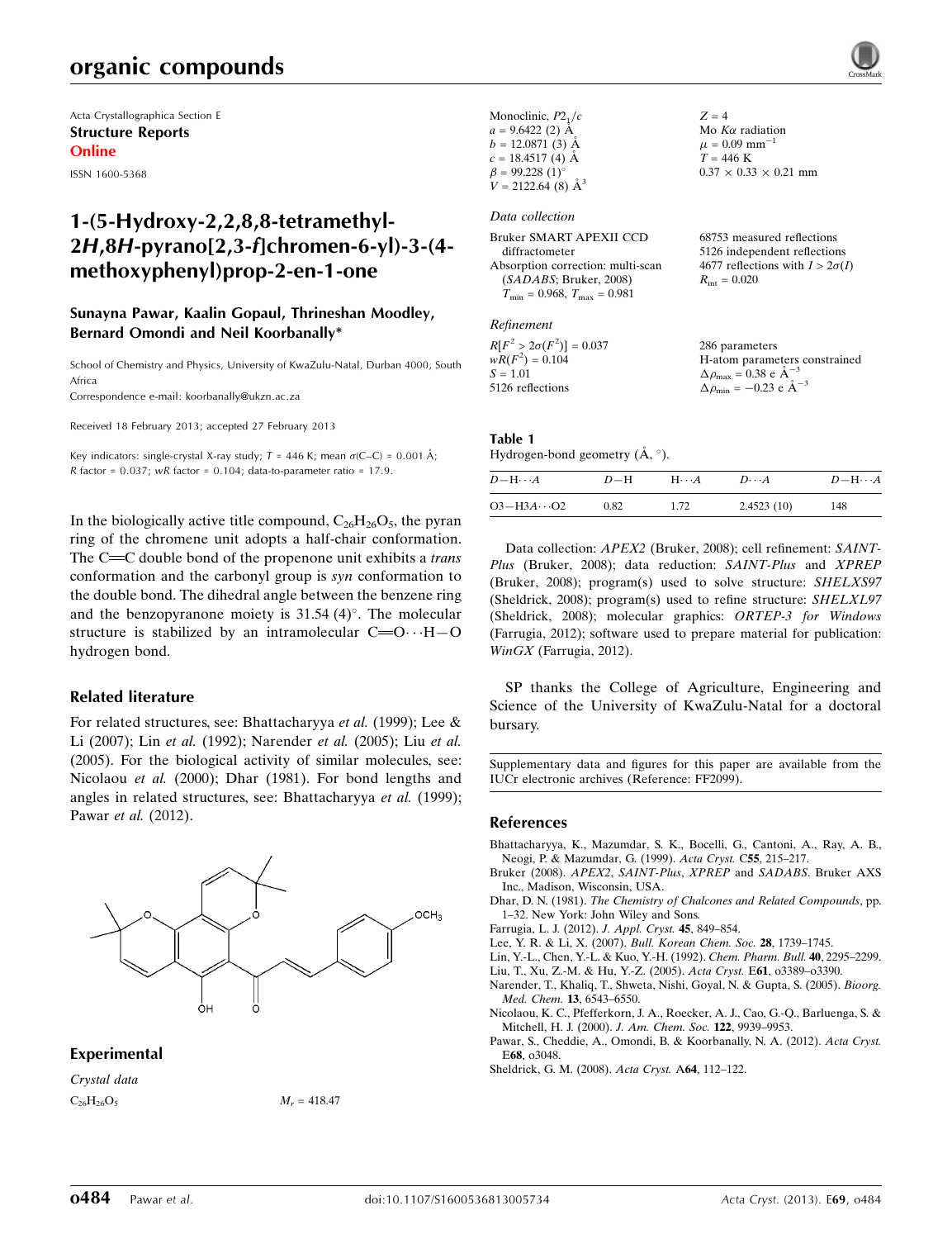# **supporting information**

*Acta Cryst.* (2013). E**69**, o484 [doi:10.1107/S1600536813005734]

# **1-(5-Hydroxy-2,2,8,8-tetramethyl-2***H***,8***H***-pyrano[2,3-***f***]chromen-6-yl)-3-(4 methoxyphenyl)prop-2-en-1-one**

### **Sunayna Pawar, Kaalin Gopaul, Thrineshan Moodley, Bernard Omondi and Neil Koorbanally**

### **S1. Comment**

Chalcones are considered to be the primary precursors and constitute important intermediates in the synthesis of flavonoids. Pyranochromenechalcone is a core structure in various naturally active compounds (Nicolaou *et al.*, 2000). Chalcones are synthesized by the Claisen-Schmidt condensation of an aldehyde and ketone using a base as a catalyst, which is followed by dehydration. Chalcones possess antifungal, antioxidant,anti-inflammatory, antimalarial and antileishmanial activity amongst others (Dhar, 1981). With this in mind, a series of chalcones have been synthesized in our laboratory and their biological activity is currently under investigation.

The title compound is a 2-hydroxychalcone, with a central tricyclic core and a peripheral aromatic ring (Lee & Li 2007). The middle ring of the tricyclic core is fully substituted while the pyran rings have two unsubstituted sites. The pyran rings of the chromene unit forms a half chair conformation  $[Q = 0.3750 (10) \text{ Å}, \theta = 66.86 (15)^\circ$  and  $\psi = 39.54 (17)$ °]. The C8— C9—C10—C11 torsion angle is 160.57 (9) Å, indicating a *trans* configuration of the double bond. This is supported by <sup>1</sup>H NMR spectroscopy where a *trans* arrangement of the H atoms in the —CH = CH— group is evident by the coupling constant of *J* = 15.6 Hz. The carbonyl group is in a *cis* configuration with respect to the double bond (Liu *et al.* 2005). The dihedral angle between the phenyl ring and the benzopyranone moiety is 31.54 (4)°. Bond angles and lenghs are within normal ranges relative to reported compounds (Bhattacharyya *et al.*,1999; Pawar *et al.*, 2012).

### **S2. Experimental**

Potassium hydroxide (112 mg, 0.7 mmol) and 4-methoxybenzaldehyde (95 mg, 0.7 mmol) was added to a solution of octandrenolone (150 mg, 0.5 mmol) in ethanol (10 ml) and water (2 ml) at room temperature. The reaction mixture was stirred for 48 h at room temperature. The solvent was then distilled off under reduced pressure and the residue dissolved in water (20 ml). The solution was then acidified with 2 N-HCl (20 ml) and the mixture extracted with ethyl acetate (3  $\times$ 30 ml), washed with water, and dried over anhydrous MgSO4. Removal of the solvent followed by flash column chromatography on silica gel gave the pure compound (178 mg, 85%) as a brown solid with a m.p. of 125 - 126 *<sup>o</sup>* C.

1 HNMR (400 MHz, CDCl3): 14.49 (1*H*, s), 8.00 (1*H*, d, *J* = 15.56 Hz), 7.76 (1*H*, d, *J* = 15.56 Hz), 7.55 (2*H*, d, *J* = 8.32 Hz), 6.93 (2*H*, d, *J* = 8.32 Hz), 6.69 (1*H*, d, *J* = 10.0 Hz), 6.61 (1*H*,d, *J* = 10.0 Hz), 5.47 (2*H*, d, *J*= 10.0 Hz), 3.85 (3*H*, s), 1.55 (6*H*, s), 1.45 (6*H*, s)

<sup>13</sup>C NMR (100 MHz, CDCl<sub>3</sub>): 193.0, 161.7, 161.5, 156.3, 155.3, 142.4, 130.1, 128.6, 125.5, 125.4, 124.9, 116.8, 116.5, 114.5, 106.1, 102.8, 102.7, 78.3, 78.4, 55.6, 28.3, 28.6

### **S3. Refinement**

Carbon-bound H-atoms were placed in calculated positions  $[ $C-H = 0.96$  A for Me H atoms and 0.93 A for aromatic H$ atoms; *U*iso(H) = 1.2*U*eq(C) (1.5 for Me groups)] and were included in the refinement in the riding model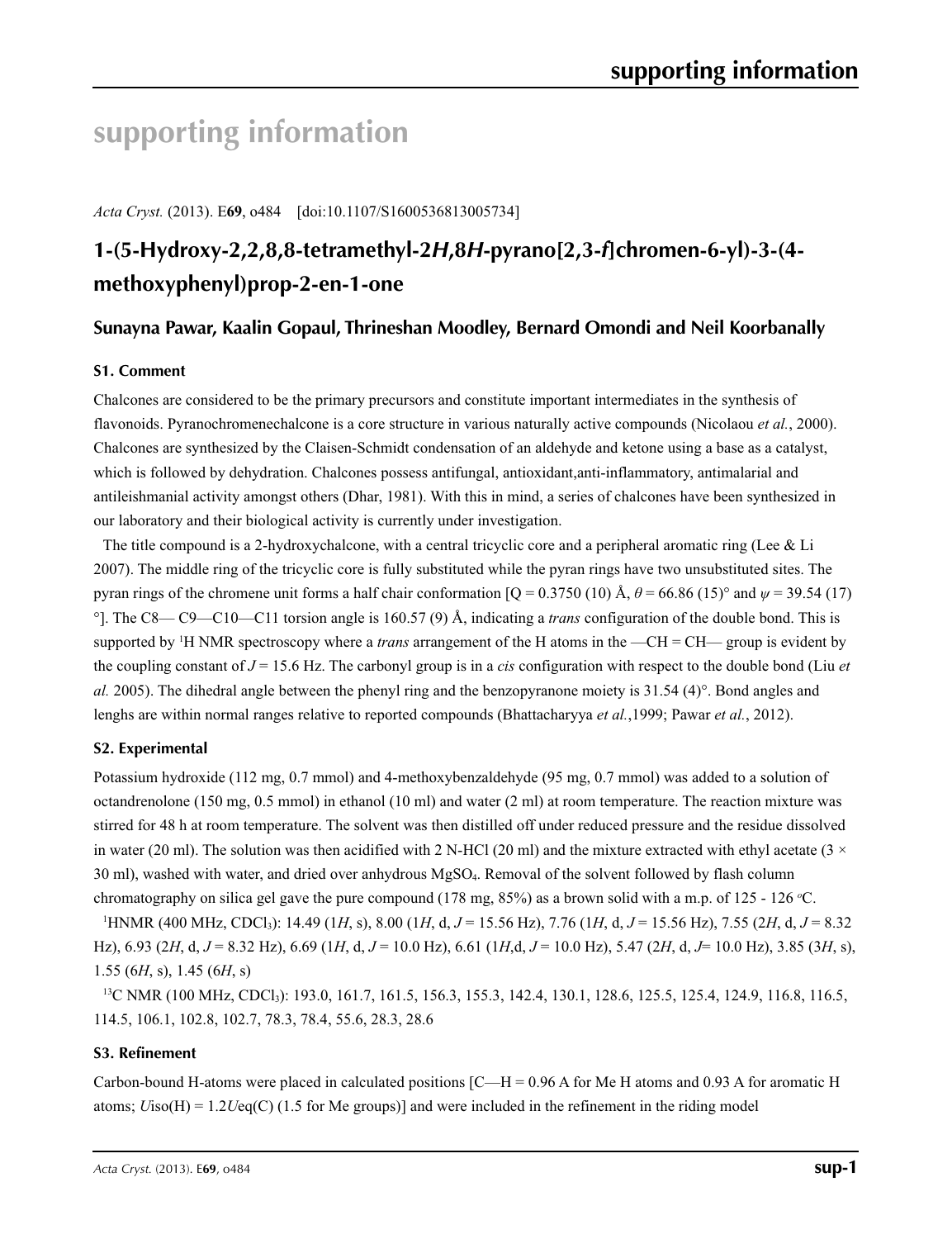approximation. The O—H H-atom was located in a difference map and also placed in a calculated position O—H = 0.82  $A (Uiso(H) = 1.2Ueq(O)).$ 



### **Figure 1**

*ORTEP* diagram showing the molecular structure of the titled compound with atomic labelling scheme. Non-H atoms are drawn with 50% probability displacement ellipsoids and H atoms are shown as open circles.

### **1-(5-Hydroxy-2,2,8,8-tetramethyl-2***H***,8***H***-pyrano[2,3-***f***]chromen-6-yl)-3-(4-methoxyphenyl)prop-2-en-1-one**

*Crystal data*  $C_{26}H_{26}O_5$  $M_r = 418.47$ Monoclinic, *P*21/*c* Hall symbol: -P 2ybc  $a = 9.6422(2)$  Å  $b = 12.0871(3)$  Å  $c = 18.4517(4)$  Å  $\beta$  = 99.228 (1)<sup>o</sup>  $V = 2122.64(8)$  Å<sup>3</sup>  $Z = 4$  $F(000) = 888$  $D_x = 1.309$  Mg m<sup>-3</sup> Mo *Kα* radiation,  $\lambda = 0.71073$  Å Cell parameters from 71516 reflections  $\theta$  = 2.0–28°  $\mu$  = 0.09 mm<sup>-1</sup>  $T = 446$  K Block, brown  $0.37 \times 0.33 \times 0.21$  mm *Data collection* Bruker SMART APEXII CCD diffractometer Graphite monochromator *φ* and *ω* scans Absorption correction: multi-scan (*SADABS*; Bruker, 2008)  $T_{\text{min}} = 0.968$ ,  $T_{\text{max}} = 0.981$ 68753 measured reflections 5126 independent reflections 4677 reflections with  $I > 2\sigma(I)$  $R_{\text{int}} = 0.020$  $\theta_{\text{max}} = 28^{\circ}, \theta_{\text{min}} = 2.0^{\circ}$  $h = -12 \rightarrow 12$  $k = -15 \rightarrow 15$ *l* = −24→24 *Refinement* Refinement on *F*<sup>2</sup> Least-squares matrix: full *R*[ $F^2 > 2\sigma(F^2)$ ] = 0.037  $wR(F^2) = 0.104$ *S* = 1.01 5126 reflections 286 parameters 0 restraints Primary atom site location: structure-invariant direct methods Secondary atom site location: difference Fourier map Hydrogen site location: inferred from neighbouring sites H-atom parameters constrained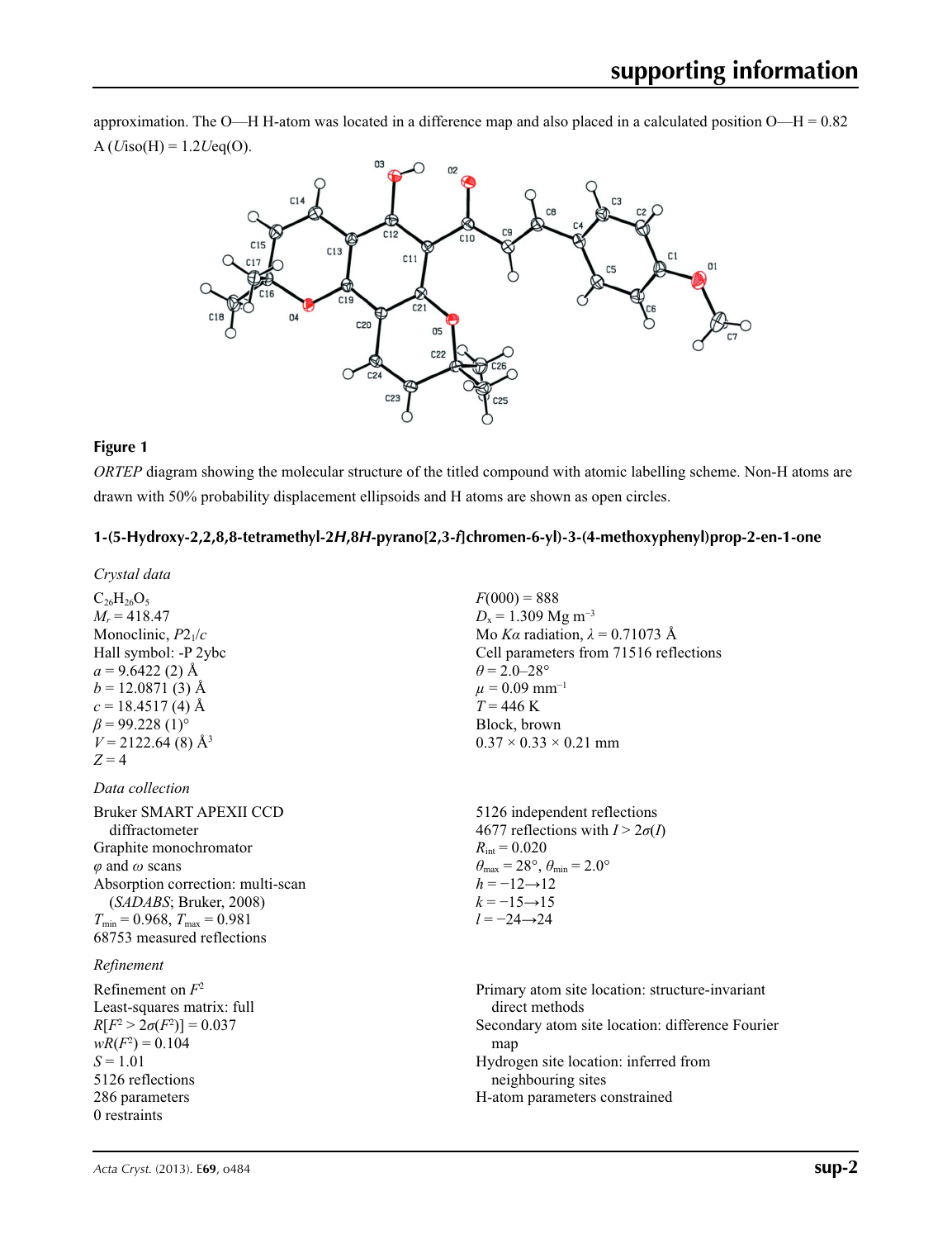$w = 1/[\sigma^2 (F_o^2) + (0.0564P)^2 + 0.9316P]$ where  $P = (F_o^2 + 2F_c^2)/3$  $(\Delta/\sigma)_{\text{max}} = 0.003$ 

Δ*ρ*max = 0.38 e Å−3  $\Delta\rho_{\text{min}} = -0.23$  e Å<sup>-3</sup>

*Special details*

**Experimental**. Carbon-bound H-atoms were placed in calculated positions [C—H = 0.96 Å for Me H atoms and 0.93 Å for aromatic H atoms;  $U_{iso}(H) = 1.2U_{eq}(C)$  (1.5 for Me groups)] and were included in the refinement in the riding model approximation. The O—H H-atom was located in a difference map and also placed in calculated position O—H =  $0.84 \text{ Å}$  $(U<sub>iso</sub>(H) = 1.2U<sub>eq</sub>(O)).$ 

**Geometry**. All e.s.d.'s (except the e.s.d. in the dihedral angle between two l.s. planes) are estimated using the full covariance matrix. The cell e.s.d.'s are taken into account individually in the estimation of e.s.d.'s in distances, angles and torsion angles; correlations between e.s.d.'s in cell parameters are only used when they are defined by crystal symmetry. An approximate (isotropic) treatment of cell e.s.d.'s is used for estimating e.s.d.'s involving l.s. planes.

**Refinement**. Refinement of  $F^2$  against ALL reflections. The weighted *R*-factor  $wR$  and goodness of fit *S* are based on  $F^2$ , conventional *R*-factors *R* are based on *F*, with *F* set to zero for negative  $F^2$ . The threshold expression of  $F^2 > \sigma(F^2)$  is used only for calculating *R*-factors(gt) *etc*. and is not relevant to the choice of reflections for refinement. *R*-factors based on *F*<sup>2</sup> are statistically about twice as large as those based on *F*, and *R*- factors based on ALL data will be even larger. >>> The Following Model ALERT was generated - (Acta-Mode) <<< Format: alert-number\_ALERT\_alert-type\_alert-level text 918 ALERT 3 C Reflection(s) # with *I*(obs) much smaller *I*(calc) 1 NOTED:

*Fractional atomic coordinates and isotropic or equivalent isotropic displacement parameters (Å<sup>2</sup>)* 

| $\boldsymbol{x}$ | $\mathcal{Y}$ | Z          | $U_{\rm iso}$ */ $U_{\rm eq}$ |  |
|------------------|---------------|------------|-------------------------------|--|
| 0.14616(10)      | 0.12942(8)    | 0.45580(6) | 0.0187(2)                     |  |
| 0.12410(11)      | 0.11703(8)    | 0.52813(6) | 0.0207(2)                     |  |
| 0.1144           | 0.0468        | 0.5473     | $0.025*$                      |  |
| 0.11675(11)      | 0.20968(9)    | 0.57126(6) | 0.0192(2)                     |  |
| 0.1007           | 0.201         | 0.6193     | $0.023*$                      |  |
| 0.13298(10)      | 0.31683(8)    | 0.54411(5) | 0.01655(19)                   |  |
| 0.15481(10)      | 0.32699(8)    | 0.47122(6) | 0.0179(2)                     |  |
| 0.1655           | 0.397         | 0.452      | $0.022*$                      |  |
| 0.16087(11)      | 0.23495(9)    | 0.42712(6) | 0.0190(2)                     |  |
| 0.1747           | 0.2434        | 0.3787     | $0.023*$                      |  |
| 0.17381(13)      | 0.04268(10)   | 0.34274(6) | 0.0282(2)                     |  |
| 0.0998           | 0.0862        | 0.3156     | $0.042*$                      |  |
| 0.1735           | $-0.0298$     | 0.3215     | $0.042*$                      |  |
| 0.2626           | 0.0777        | 0.341      | $0.042*$                      |  |
| 0.12434(10)      | 0.41146(8)    | 0.59236(5) | 0.01725(19)                   |  |
| 0.096            | 0.3965        | 0.6372     | $0.021*$                      |  |
| 0.15272(10)      | 0.51777(8)    | 0.57928(5) | 0.01690(19)                   |  |
| 0.1821           | 0.538         | 0.5355     | $0.02*$                       |  |
| 0.13665(10)      | 0.60171(8)    | 0.63516(5) | 0.01499(18)                   |  |
| 0.20284(9)       | 0.71156(8)    | 0.63883(5) | 0.01365(18)                   |  |
| 0.17283(10)      | 0.78670(8)    | 0.69429(5) | 0.01453(18)                   |  |
| 0.23344(10)      | 0.89200(8)    | 0.70296(5) | 0.01503(19)                   |  |
| 0.19923(10)      | 0.97192(8)    | 0.75649(6) | 0.0185(2)                     |  |
| 0.1228           | 0.9603        | 0.7806     | $0.022*$                      |  |
| 0.27897(11)      | 1.06184(9)    | 0.77042(6) | 0.0200(2)                     |  |
| 0.2537           | 1.1163        | 0.8014     | $0.024*$                      |  |
| 0.40971(10)      | 1.07586(8)    | 0.73628(5) | 0.01676(19)                   |  |
|                  |               |            |                               |  |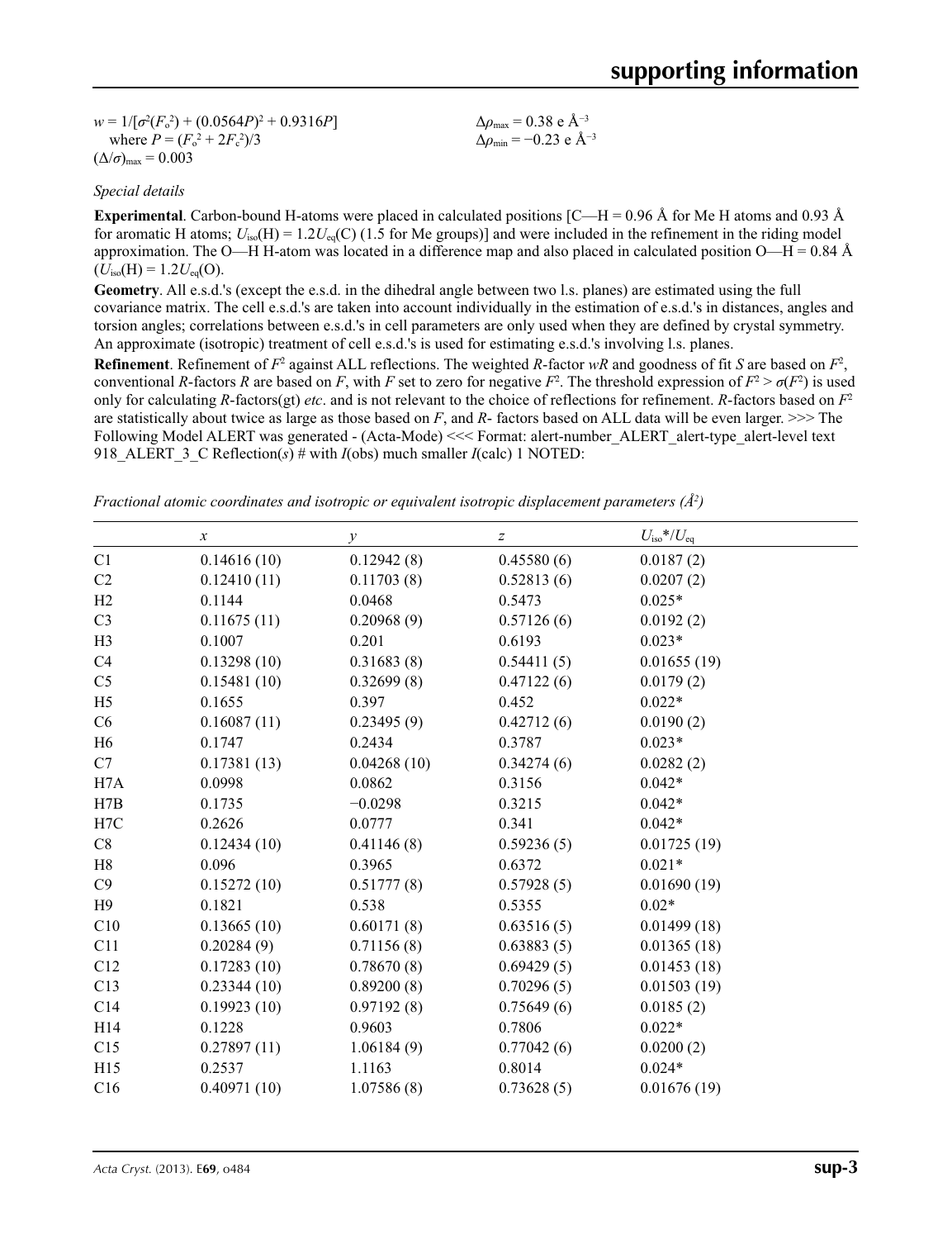| C17              | 0.53457(11) | 1.01888(9) | 0.78265(6) | 0.0195(2)   |
|------------------|-------------|------------|------------|-------------|
| H17A             | 0.5159      | 0.9411     | 0.7853     | $0.029*$    |
| H17B             | 0.5492      | 1.0497     | 0.8312     | $0.029*$    |
| H17C             | 0.6172      | 1.03       | 0.7606     | $0.029*$    |
| C18              | 0.44156(12) | 1.19660(9) | 0.72296(6) | 0.0227(2)   |
| <b>H18A</b>      | 0.5228      | 1.2014     | 0.6991     | $0.034*$    |
| H18B             | 0.4595      | 1.235      | 0.7691     | $0.034*$    |
| H18C             | 0.3625      | 1.2297     | 0.6923     | $0.034*$    |
| C19              | 0.32725(10) | 0.92351(8) | 0.65633(5) | 0.01412(18) |
| C20              | 0.35864(10) | 0.85484(8) | 0.60002(5) | 0.01394(18) |
| C21              | 0.29703(10) | 0.74988(8) | 0.59257(5) | 0.01330(18) |
| C22              | 0.38220(10) | 0.72295(8) | 0.47666(5) | 0.01553(19) |
| C <sub>23</sub>  | 0.47626(10) | 0.82157(8) | 0.49591(5) | 0.01718(19) |
| H23              | 0.5448      | 0.8386     | 0.4675     | $0.021*$    |
| C <sub>24</sub>  | 0.46159(10) | 0.88436(8) | 0.55330(5) | 0.01615(19) |
| H <sub>24</sub>  | 0.517       | 0.9471     | 0.5637     | $0.019*$    |
| C <sub>25</sub>  | 0.45997(12) | 0.62799(9) | 0.44730(6) | 0.0212(2)   |
| H25A             | 0.5382      | 0.6066     | 0.4836     | $0.032*$    |
| H25B             | 0.4935      | 0.6511     | 0.4034     | $0.032*$    |
| H25C             | 0.3975      | 0.5663     | 0.4364     | $0.032*$    |
| C <sub>26</sub>  | 0.25010(12) | 0.75443(9) | 0.42370(6) | 0.0224(2)   |
| H26A             | 0.1905      | 0.6908     | 0.414      | $0.034*$    |
| H26B             | 0.2758      | 0.7808     | 0.3786     | $0.034*$    |
| H26C             | 0.2008      | 0.8116     | 0.4452     | $0.034*$    |
| O <sub>1</sub>   | 0.15230(9)  | 0.03378(6) | 0.41723(5) | 0.02628(18) |
| O2               | 0.06220(8)  | 0.57627(6) | 0.68277(4) | 0.02028(16) |
| O <sub>3</sub>   | 0.08410(8)  | 0.75943(6) | 0.74064(4) | 0.01852(16) |
| H <sub>3</sub> A | 0.0569      | 0.6957     | 0.7326     | $0.028*$    |
| O <sub>4</sub>   | 0.38941(7)  | 1.02473(6) | 0.66293(4) | 0.01655(15) |
| O <sub>5</sub>   | 0.33812(7)  | 0.67778(6) | 0.54356(4) | 0.01567(15) |
|                  |             |            |            |             |

*Atomic displacement parameters (Å2 )*

|                 | $U^{11}$  | $L^{22}$  | $U^{33}$  | $U^{12}$     | $U^{13}$  | $U^{23}$     |
|-----------------|-----------|-----------|-----------|--------------|-----------|--------------|
|                 |           |           |           |              |           |              |
| C <sub>1</sub>  | 0.0172(4) | 0.0153(5) | 0.0231(5) | 0.0006(3)    | 0.0014(4) | $-0.0037(4)$ |
| C <sub>2</sub>  | 0.0228(5) | 0.0137(4) | 0.0249(5) | $-0.0015(4)$ | 0.0021(4) | 0.0022(4)    |
| C <sub>3</sub>  | 0.0206(5) | 0.0182(5) | 0.0186(5) | $-0.0020(4)$ | 0.0025(4) | 0.0018(4)    |
| C4              | 0.0138(4) | 0.0148(4) | 0.0204(5) | $-0.0014(3)$ | 0.0009(3) | $-0.0007(4)$ |
| C <sub>5</sub>  | 0.0176(4) | 0.0145(4) | 0.0213(5) | $-0.0017(3)$ | 0.0022(4) | 0.0014(4)    |
| C <sub>6</sub>  | 0.0192(5) | 0.0191(5) | 0.0186(5) | $-0.0006(4)$ | 0.0027(4) | $-0.0001(4)$ |
| C7              | 0.0337(6) | 0.0257(6) | 0.0239(5) | 0.0054(5)    | 0.0010(4) | $-0.0075(4)$ |
| C8              | 0.0166(4) | 0.0175(5) | 0.0175(4) | $-0.0014(3)$ | 0.0022(3) | $-0.0001(4)$ |
| C <sub>9</sub>  | 0.0166(4) | 0.0170(5) | 0.0173(4) | $-0.0031(3)$ | 0.0035(3) | $-0.0013(4)$ |
| C10             | 0.0144(4) | 0.0145(4) | 0.0158(4) | $-0.0011(3)$ | 0.0018(3) | 0.0015(3)    |
| C <sub>11</sub> | 0.0140(4) | 0.0131(4) | 0.0139(4) | $-0.0006(3)$ | 0.0022(3) | 0.0000(3)    |
| C12             | 0.0134(4) | 0.0162(4) | 0.0142(4) | 0.0003(3)    | 0.0029(3) | 0.0007(3)    |
| C13             | 0.0150(4) | 0.0147(4) | 0.0155(4) | 0.0002(3)    | 0.0025(3) | $-0.0017(3)$ |
| C <sub>14</sub> | 0.0177(4) | 0.0188(5) | 0.0200(5) | 0.0013(4)    | 0.0062(4) | $-0.0030(4)$ |
|                 |           |           |           |              |           |              |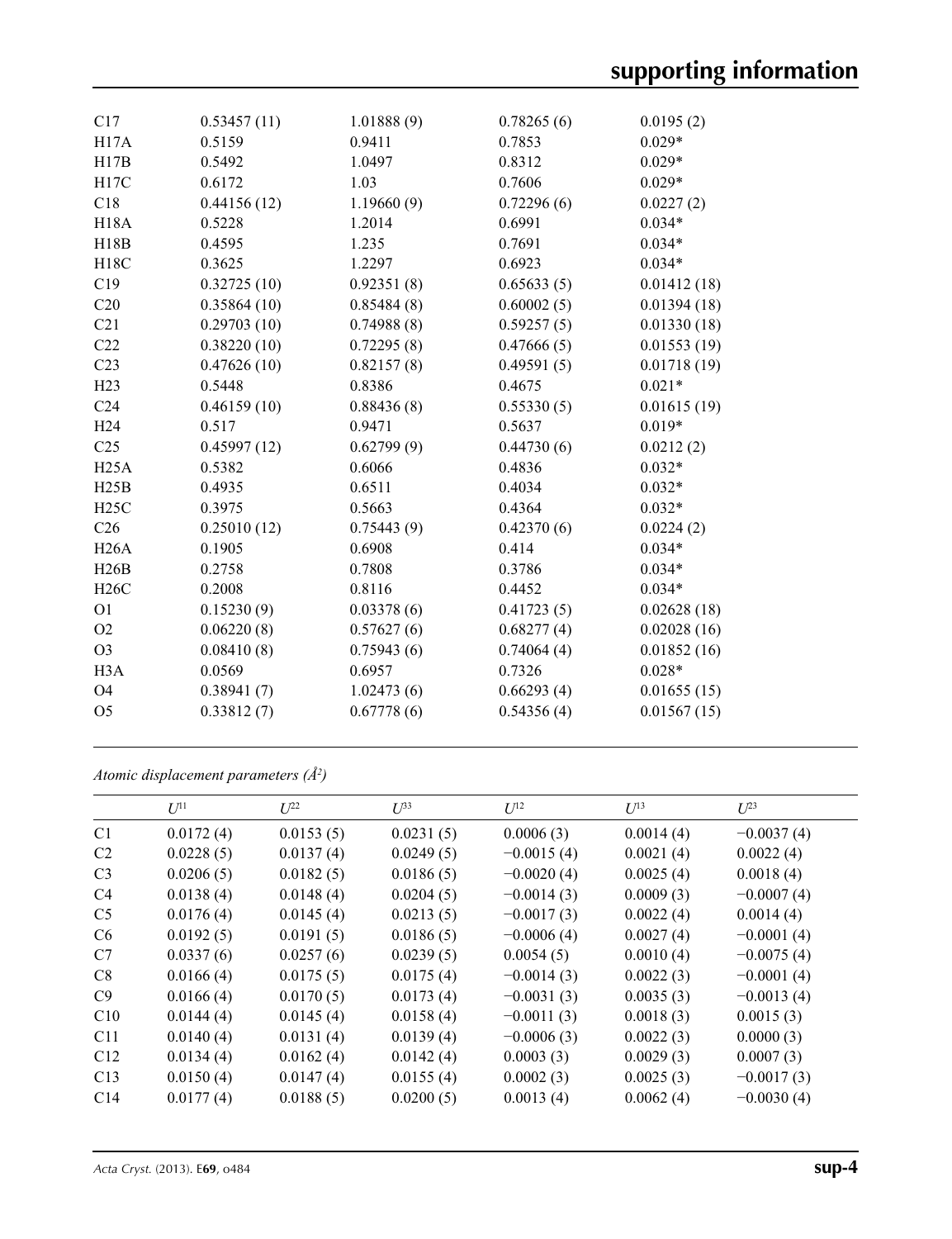| C15             | 0.0224(5) | 0.0173(5) | 0.0213(5) | 0.0013(4)    | 0.0064(4) | $-0.0056(4)$ |
|-----------------|-----------|-----------|-----------|--------------|-----------|--------------|
| C16             | 0.0215(5) | 0.0131(4) | 0.0157(4) | $-0.0023(3)$ | 0.0030(3) | $-0.0033(3)$ |
| C17             | 0.0214(5) | 0.0187(5) | 0.0181(5) | $-0.0015(4)$ | 0.0021(4) | $-0.0009(4)$ |
| C18             | 0.0303(5) | 0.0136(5) | 0.0239(5) | $-0.0037(4)$ | 0.0029(4) | $-0.0018(4)$ |
| C19             | 0.0154(4) | 0.0117(4) | 0.0147(4) | $-0.0003(3)$ | 0.0006(3) | 0.0006(3)    |
| C <sub>20</sub> | 0.0152(4) | 0.0136(4) | 0.0131(4) | $-0.0008(3)$ | 0.0024(3) | 0.0008(3)    |
| C <sub>21</sub> | 0.0144(4) | 0.0131(4) | 0.0123(4) | 0.0008(3)    | 0.0018(3) | $-0.0002(3)$ |
| C <sub>22</sub> | 0.0191(4) | 0.0150(4) | 0.0135(4) | $-0.0009(3)$ | 0.0057(3) | 0.0002(3)    |
| C <sub>23</sub> | 0.0183(4) | 0.0166(4) | 0.0177(4) | $-0.0022(3)$ | 0.0062(3) | 0.0018(4)    |
| C <sub>24</sub> | 0.0175(4) | 0.0144(4) | 0.0168(4) | $-0.0031(3)$ | 0.0035(3) | 0.0017(3)    |
| C <sub>25</sub> | 0.0270(5) | 0.0171(5) | 0.0220(5) | 0.0009(4)    | 0.0112(4) | $-0.0011(4)$ |
| C <sub>26</sub> | 0.0233(5) | 0.0236(5) | 0.0193(5) | 0.0004(4)    | 0.0000(4) | 0.0003(4)    |
| O <sub>1</sub>  | 0.0366(4) | 0.0160(4) | 0.0266(4) | 0.0009(3)    | 0.0062(3) | $-0.0054(3)$ |
| O <sub>2</sub>  | 0.0237(4) | 0.0179(4) | 0.0213(4) | $-0.0052(3)$ | 0.0097(3) | $-0.0003(3)$ |
| O <sub>3</sub>  | 0.0199(3) | 0.0182(3) | 0.0192(3) | $-0.0042(3)$ | 0.0087(3) | $-0.0021(3)$ |
| O4              | 0.0223(3) | 0.0123(3) | 0.0153(3) | $-0.0039(3)$ | 0.0036(3) | $-0.0020(2)$ |
| O <sub>5</sub>  | 0.0206(3) | 0.0128(3) | 0.0152(3) | $-0.0019(2)$ | 0.0076(3) | $-0.0010(2)$ |
|                 |           |           |           |              |           |              |

*Geometric parameters (Å, º)*

| $Cl - O1$   | 1.3638(12) | $C15 - C16$  | 1.5064(14) |
|-------------|------------|--------------|------------|
| $C1 - C2$   | 1.3927(15) | $C15 - H15$  | 0.93       |
| $C1 - C6$   | 1.3969(14) | $C16 - 04$   | 1.4722(11) |
| $C2-C3$     | 1.3823(15) | $C16 - C18$  | 1.5194(14) |
| $C2-H2$     | 0.93       | $C16 - C17$  | 1.5249(14) |
| $C3-C4$     | 1.4063(14) | $C17 - H17A$ | 0.96       |
| $C3-H3$     | 0.93       | $C17 - H17B$ | 0.96       |
| $C4 - C5$   | 1.3997(14) | C17-H17C     | 0.96       |
| $C4 - C8$   | 1.4601(14) | $C18 - H18A$ | 0.96       |
| $C5-C6$     | 1.3851(14) | $C18 - H18B$ | 0.96       |
| $C5 - H5$   | 0.93       | $C18 - H18C$ | 0.96       |
| $C6 - H6$   | 0.93       | $C19 - 04$   | 1.3593(11) |
| $C7 - O1$   | 1.4266(14) | $C19 - C20$  | 1.4004(13) |
| $C7 - H7A$  | 0.96       | $C20 - C21$  | 1.3983(13) |
| $C7 - H7B$  | 0.96       | $C20-C24$    | 1.4595(13) |
| $C7 - H7C$  | 0.96       | $C21 - 05$   | 1.3599(11) |
| $C8-C9$     | 1.3438(14) | $C22 - 05$   | 1.4733(11) |
| $C8 - H8$   | 0.93       | $C22-C23$    | 1.5054(13) |
| $C9 - C10$  | 1.4725(13) | $C22-C25$    | 1.5177(14) |
| $C9 - H9$   | 0.93       | $C22-C26$    | 1.5241(14) |
| $C10 - 02$  | 1.2585(12) | $C23-C24$    | 1.3288(14) |
| $C10 - C11$ | 1.4699(13) | $C23 - H23$  | 0.93       |
| $C11 - C21$ | 1.4201(13) | $C24 - H24$  | 0.93       |
| $C11 - C12$ | 1.4321(13) | $C25 - H25A$ | 0.96       |
| $C12 - 03$  | 1.3441(11) | $C25 - H25B$ | 0.96       |
| $C12 - C13$ | 1.3990(13) | $C25 - H25C$ | 0.96       |
| $C13 - C19$ | 1.3975(13) | $C26 - H26A$ | 0.96       |
| $C13-C14$   | 1.4568(13) | $C26 - H26B$ | 0.96       |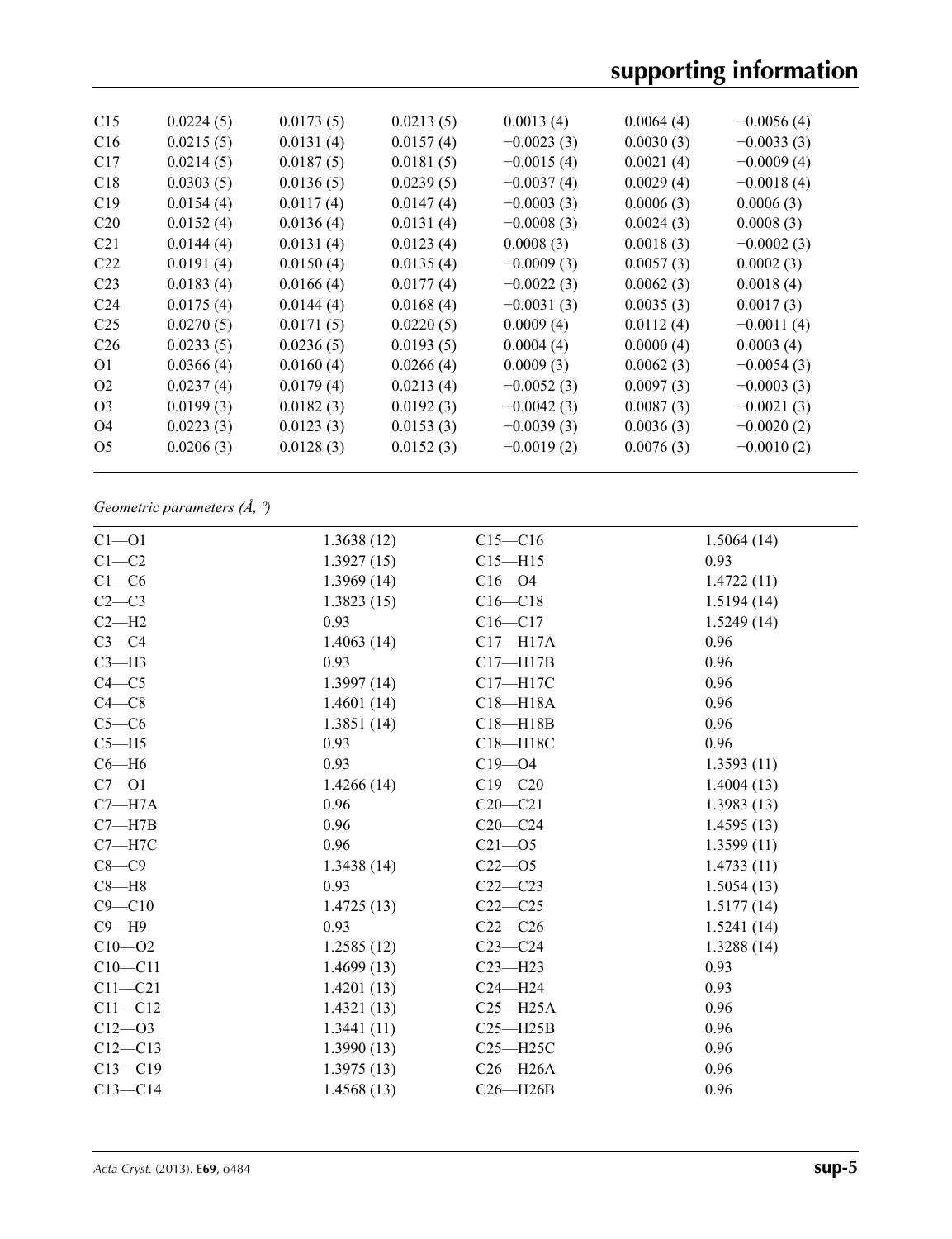| $C14 - C15$       | 1.3323(14) | $C26 - H26C$        | 0.96      |
|-------------------|------------|---------------------|-----------|
| $C14 - H14$       | 0.93       | $O3 - H3A$          | 0.82      |
|                   |            |                     |           |
| $O1 - C1 - C2$    | 115.78(9)  | $C15-C16-C17$       | 110.67(8) |
| $O1 - C1 - C6$    | 124.11(9)  | $C18-C16-C17$       | 111.27(8) |
| $C2-C1-C6$        | 120.11(9)  | $C16 - C17 - H17A$  | 109.5     |
| $C3-C2-C1$        | 119.63(9)  | C16-C17-H17B        | 109.5     |
| $C3-C2-H2$        | 120.2      | H17A-C17-H17B       | 109.5     |
| $C1-C2-H2$        | 120.2      | C16-C17-H17C        | 109.5     |
| $C2-C3-C4$        | 121.47(9)  | H17A-C17-H17C       | 109.5     |
| $C2-C3-H3$        | 119.3      | H17B-C17-H17C       | 109.5     |
| $C4-C3-H3$        | 119.3      | $C16-C18-H18A$      | 109.5     |
| $C5-C4-C3$        | 117.75(9)  | C16-C18-H18B        | 109.5     |
| $C5-C4-C8$        | 123.32(9)  | H18A-C18-H18B       | 109.5     |
| $C3-C4-C8$        | 118.93(9)  | C16-C18-H18C        | 109.5     |
| $C6-C5-C4$        | 121.40(9)  | H18A-C18-H18C       | 109.5     |
| $C6-C5-H5$        | 119.3      | H18B-C18-H18C       | 109.5     |
| $C4-C5-H5$        | 119.3      | $O4 - C19 - C13$    | 120.65(8) |
| $C5-C6-C1$        | 119.64(9)  | $O4 - C19 - C20$    | 117.08(8) |
| $C5-C6-H6$        | 120.2      | $C13 - C19 - C20$   | 122.25(9) |
| $C1-C6-H6$        | 120.2      | $C21 - C20 - C19$   | 118.14(8) |
| $O1 - C7 - H7A$   | 109.5      | $C21 - C20 - C24$   | 118.84(8) |
| $O1 - C7 - H7B$   | 109.5      | $C19 - C20 - C24$   | 122.80(9) |
| $H7A - C7 - H7B$  | 109.5      | $O5 - C21 - C20$    |           |
| $O1 - C7 - H7C$   | 109.5      | $O5 - C21 - C11$    | 118.84(8) |
|                   | 109.5      |                     | 118.25(8) |
| $H7A - C7 - H7C$  |            | $C20 - C21 - C11$   | 122.65(8) |
| H7B-C7-H7C        | 109.5      | $O5-C22-C23$        | 109.86(7) |
| $C9 - C8 - C4$    | 127.33(9)  | $O5 - C22 - C25$    | 104.14(7) |
| $C9-C8-H8$        | 116.3      | $C23-C22-C25$       | 111.69(8) |
| $C4-C8-H8$        | 116.3      | $O5 - C22 - C26$    | 107.81(8) |
| $C8 - C9 - C10$   | 119.06(9)  | $C23-C22-C26$       | 111.31(8) |
| $C8-C9-H9$        | 120.5      | $C25-C22-C26$       | 111.71(8) |
| $C10-C9-H9$       | 120.5      | $C24 - C23 - C22$   | 120.21(9) |
| $O2 - C10 - C11$  | 118.73(9)  | $C24 - C23 - H23$   | 119.9     |
| $O2-C10-C9$       | 117.15(9)  | $C22-C23-H23$       | 119.9     |
| $C11 - C10 - C9$  | 124.12(8)  | $C23-C24-C20$       | 120.03(9) |
| $C21 - C11 - C12$ | 116.40(8)  | C23-C24-H24         | 120       |
| $C21 - C11 - C10$ | 125.57(8)  | $C20-C24-H24$       | 120       |
| $C12 - C11 - C10$ | 118.02(8)  | $C22-C25-H25A$      | 109.5     |
| $O3 - Cl2 - Cl3$  | 116.57(8)  | $C22-C25-H25B$      | 109.5     |
| $O3 - Cl2 - Cl1$  | 121.42(9)  | $H25A - C25 - H25B$ | 109.5     |
| $C13 - C12 - C11$ | 122.01(9)  | $C22-C25-H25C$      | 109.5     |
| $C19 - C13 - C12$ | 118.51(9)  | $H25A - C25 - H25C$ | 109.5     |
| $C19 - C13 - C14$ | 118.43(9)  | H25B-C25-H25C       | 109.5     |
| $C12-C13-C14$     | 123.02(9)  | $C22-C26-H26A$      | 109.5     |
| $C15-C14-C13$     | 119.03(9)  | C22-C26-H26B        | 109.5     |
| $C15-C14-H14$     | 120.5      | H26A-C26-H26B       | 109.5     |
| $C13 - C14 - H14$ | 120.5      | C22-C26-H26C        | 109.5     |